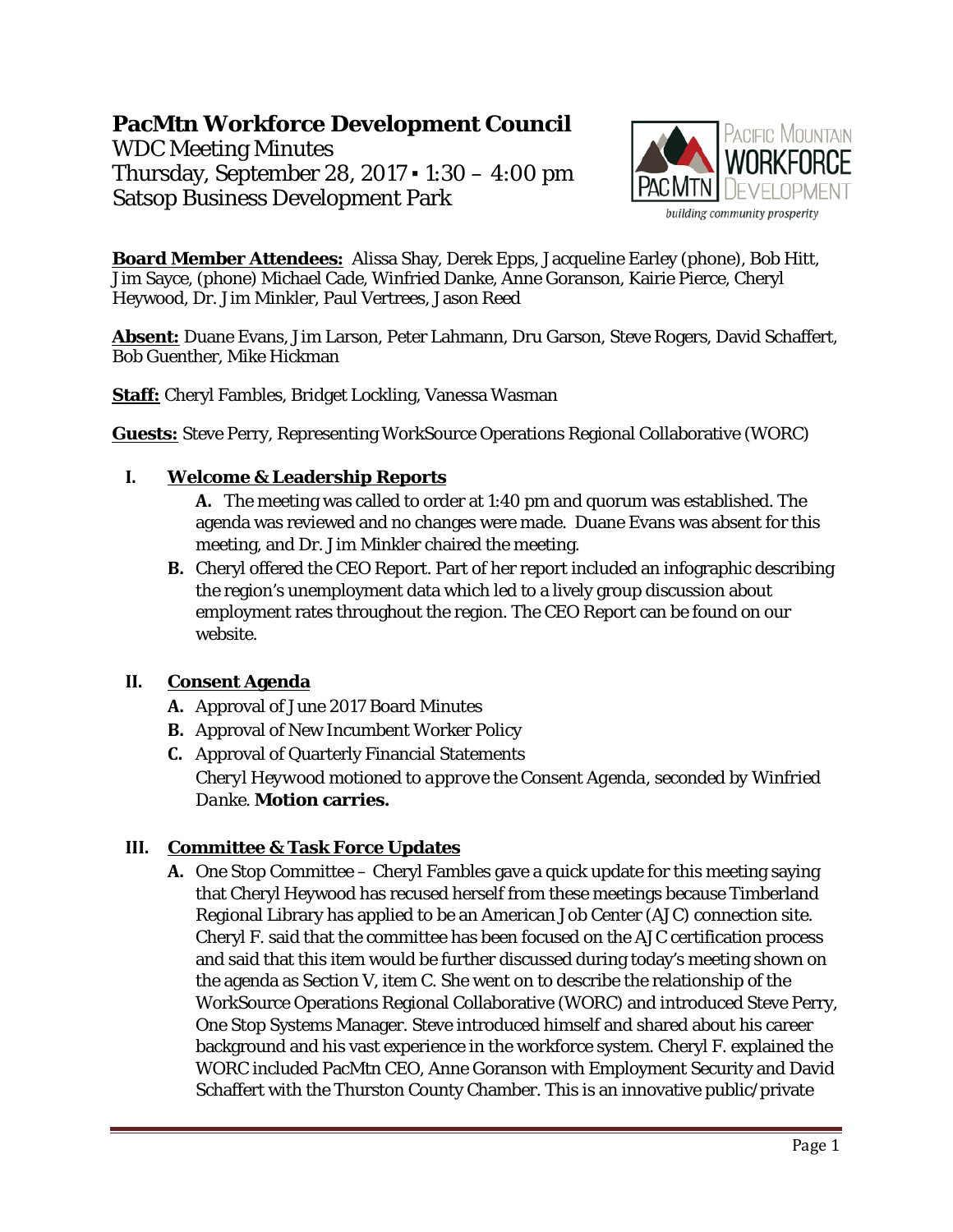partnership the Board will hear more about at the December 14 Year-End meeting. Youth & Specialized Populations Committee – Kairie Pierce noted the Committee's last meeting included the One Stop Committee for the purpose of hosting a presentation from Agnes Balassa regarding the American Job Center/WorkSource Certification Application Review Process Update. She said that the meeting was very informative and helpful to the group in better understanding the AJC Process.

# **IV. Board Learning Feature Topic**

**A.** *Career Connected Learning & High Impact Community Grant* – Kairie Pierce and Cheryl Fambles presented on this topic. The presentation began with defining Career Connected Learning as something most people already know: internships, work experience or AmeriCorps and that this term is a new term referencing a longstanding idea. It provides many benefits, giving one skills and experience that will allow the student skills and experience that will allow one to stand out to potential employers as well as helping one choose the right fit career pathway. The presentation gave further examples of this idea, such as PacMtn's High Impact Community Grants, Uplift!, Morningside and Arc of Grays Harbor Summer Youth Internship Project, Youth Works and more.

# **V. Strategic Discussions & Action Item**

- **A.** Action: WDC By-Law Modification: Strategy for Board Membership Cheryl Fambles reviewed the memo that reminds Members of previous discussions with them and the PacMtn Consortium. One of the primary issues facing membership is that rural counties are struggling with finding business representatives that are available to serve on the WDC. Committing the necessary time can often take away from important business activities and the distances required to travel are limiting. There are currently 4 vacancies in the business/private sector seats. The recommended action approves modification to the By-laws that County specific appointments of business/private sector representatives move from three (3) to two (2) per county. *Michael Cade motioned to approve the WDC By-Law Modification, seconded by Kairie Pierce.* **Motion carries.**
- **B.** Enhancing Board Engagement This portion of the meeting began with a Power Point presentation on What Is Meaningful Board Engagement? The PPT is included in these notes. A lively discussion on why various Board members are serving on the WDC followed. Board Member made suggestions and offered ideas on how they can get the most out of their experience on the PacMtn WDC. Suggestions included:
	- breaking the members into small groups to help come up with ways to solve problems in their community,
	- finding ways to have some social time or more fun together (especially during the Board retreats),
	- have more knowledge of what's happening within the WorkSources,
	- would like more hands on work, doing a deeper dive into education in efforts to reach out to academic counter parts on what PacMtn is doing.
	- tell more about the people behind the reports via success stories.